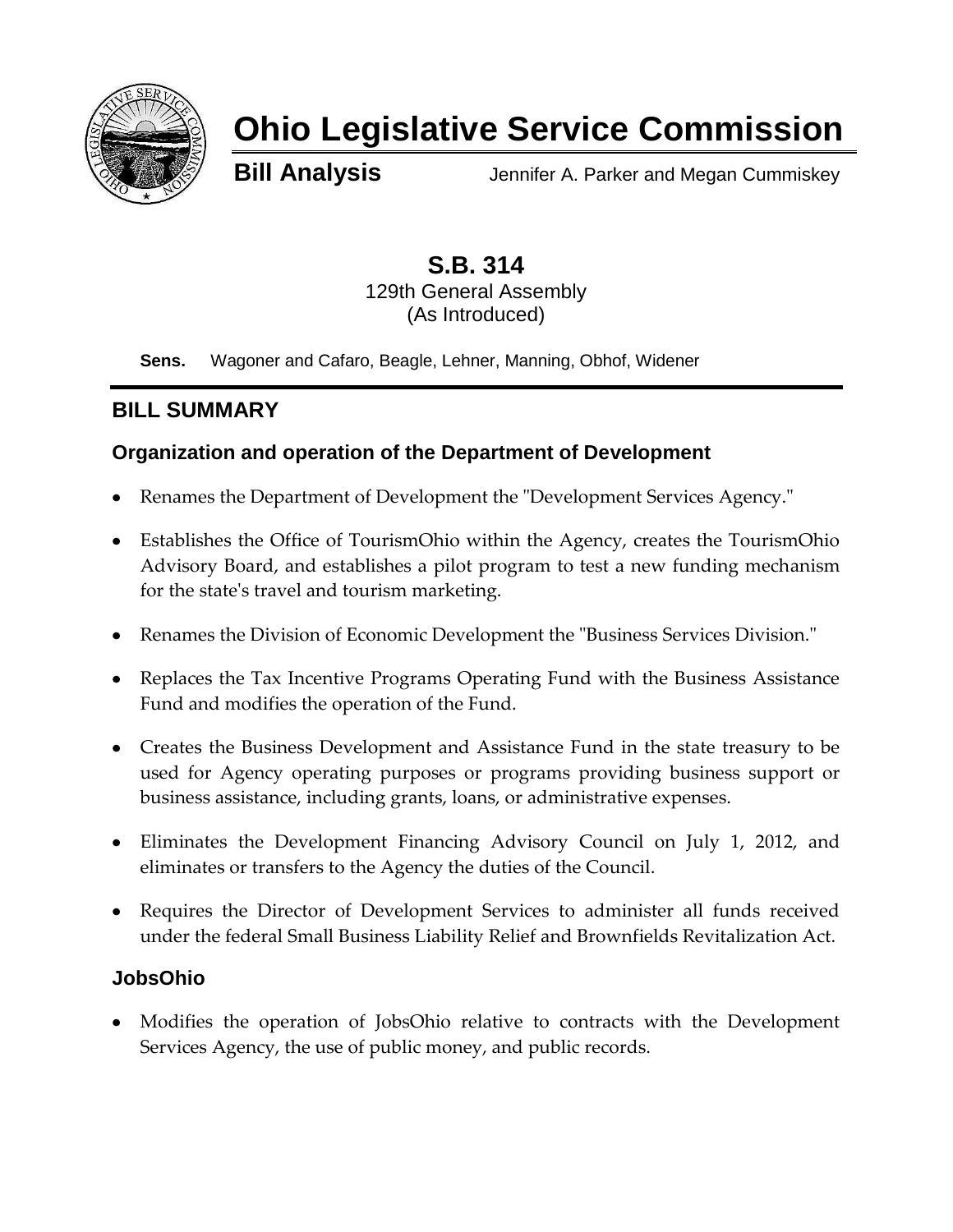## **Economic development assistance programs**

- Increases the membership of the Ohio Tax Credit Authority and provides for situations in which projects are started prior to receiving a tax credit.
- Modifies the Small Business Investment Certificate Program to be administered by the Director of Development Services.
- Makes programmatic changes to the Capital Access Loan Program and authorizes transfers from the Minority Business Enterprise Loan Fund to the Capital Access Loan Program Fund.
- Increases the maximum amount the Director, with Controlling Board approval, may loan to minority business enterprises unable to finance a proposed economic development project through ordinary financial channels at comparable terms.

## **Third Frontier Commission**

• Increases the membership of the Third Frontier Commission.

## **Other provisions**

- Eliminates the Director of Development's role in administering the Voluntary Action Program overseen by the Environmental Protection Agency (EPA) and transfers the Director's responsibilities to the EPA Director.
- Eliminates the Water and Sewer Commission and the Water and Sewer Fund.
- Clarifies the application of the ethics laws to nonelected public officials and employees.
- Makes appropriations.

# **TABLE OF CONTENTS**

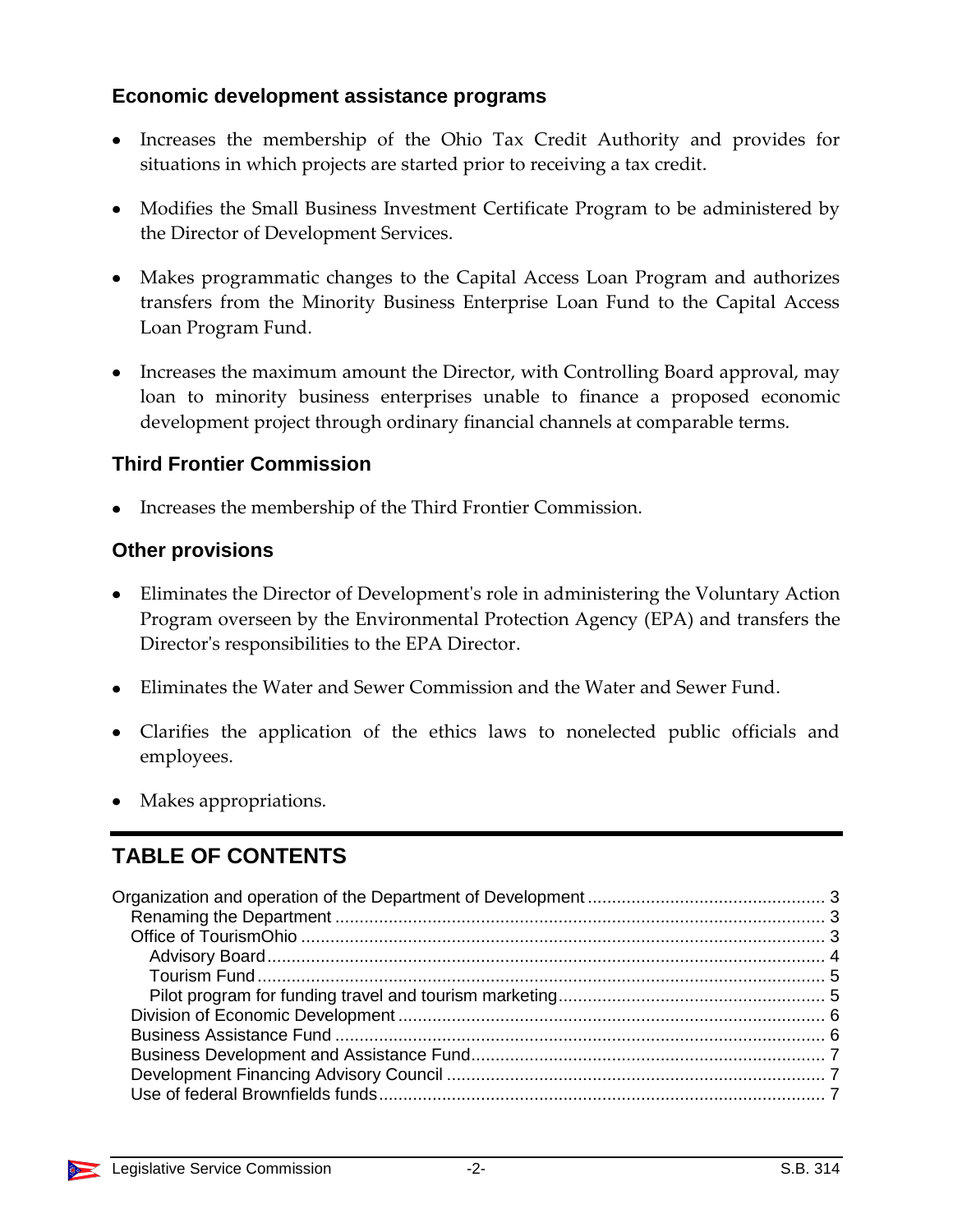# **CONTENT AND OPERATION**

## <span id="page-2-0"></span>**Organization and operation of the Department of Development**

## <span id="page-2-1"></span>**Renaming the Department**

The bill changes the name of the Department of Development to the "Development Services Agency," which is to be headed by the Director of Development Services.<sup>1</sup> The bill does not make the change universally throughout the Revised Code, but only through a universally applicable definition in certain sections.

The bill states that, in making this change, the General Assembly does not intend to make any substantive changes in statutory law. Additionally, the change is not to cause unnecessary expense. The letterhead, forms, printed materials, and signage displaying the former name of the Department may be used until they are replaced.<sup>2</sup>

## <span id="page-2-2"></span>**Office of TourismOhio**

The bill creates within the Development Services Agency the Office of TourismOhio.<sup>3</sup> The purpose of the Office is to:

--Promote the state as a travel destination and provide related services or otherwise carry out the promotional functions or duties of the Agency, as necessary; and

<sup>1</sup> See, primarily, R.C. 121.02, 121.03, 122.01, 166.01, 174.01, 184.011, 1551.01, 3735.01, and 5701.15.

<sup>2</sup> Sections 4 and 5.

 $3 R C$  122.07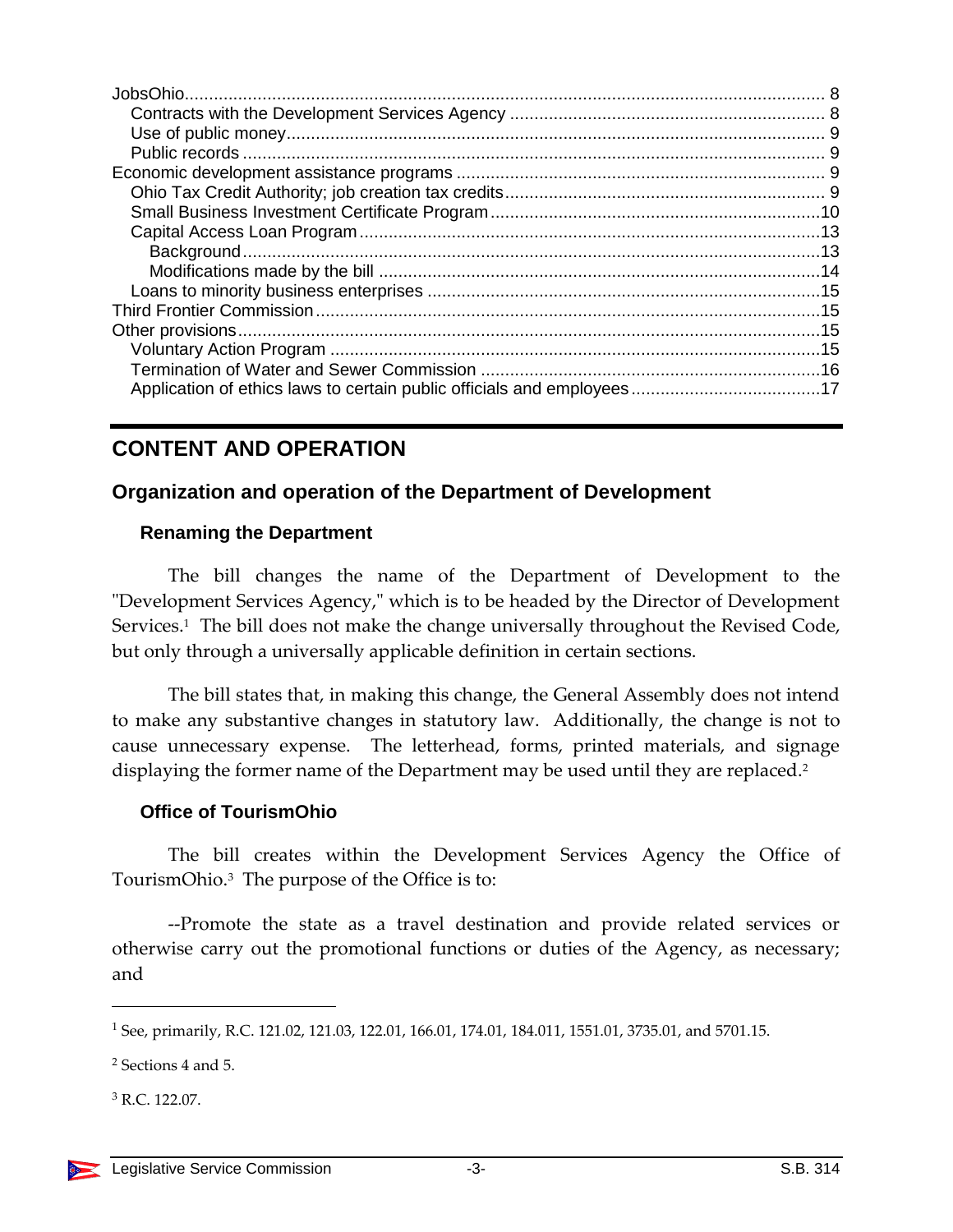--Perform an annual return-on-investment study analyzing the Office's success in promoting Ohio tourism. A report containing the findings of the study must be submitted to the Governor, the Speaker of the House of Representatives, and the President of the Senate. The report also must be made available to the public.

The Office is to be supervised by a director who is of equivalent rank of deputy director of the Agency and who serves at the pleasure of the Director of Development Services. The Office replaces the current Division of Travel and Tourism within the Department of Development.<sup>4</sup>

#### **Advisory Board**

<span id="page-3-0"></span>The bill also establishes the TourismOhio Advisory Board to advise the Director of Development Services and the Director of the Office of TourismOhio on strategies for promoting tourism in the state.<sup>5</sup> The Board is to consist of the Chief Investment Officer of JobsOhio, the Director of the Office of TourismOhio, and eight members appointed by the Governor, as follows: one individual who is a representative of convention and visitors' bureaus; one individual who is a representative of the lodging industry; one individual who is a representative of the restaurant industry; one individual who is a representative of attractions; one individual who is a representative of special events and festivals; and three individuals who are representatives of the tourism industry. To qualify as a "representative of the tourism industry," an individual must possess at least five years of executive-level experience in the attractions, lodging, restaurant, transportation, or retail industry *or* with a destination marketing organization. Each appointee must be a United States citizen.

The Governor is required to make the original appointments within 60 days after the effective date of this portion of the bill. Each member of the Board is to hold office from the date of the member's appointment until the end of the term for which the member is appointed. Vacancies are to be filled in the manner prescribed for regular appointments. A member appointed to fill a vacancy occurring prior to the expiration of the term for which the member's predecessor was appointed is to hold office for the remainder of that predecessor's term. A member must continue in office subsequent to the expiration date of the member's term until the member's successor takes office or until 60 days have elapsed, whichever occurs first. Any member appointed to the Board is eligible for reappointment.

 $4$  R.C. 122.07 and 122.073; R.C. 122.011(A)(1) (conforming change).

<sup>5</sup> R.C. 122.071.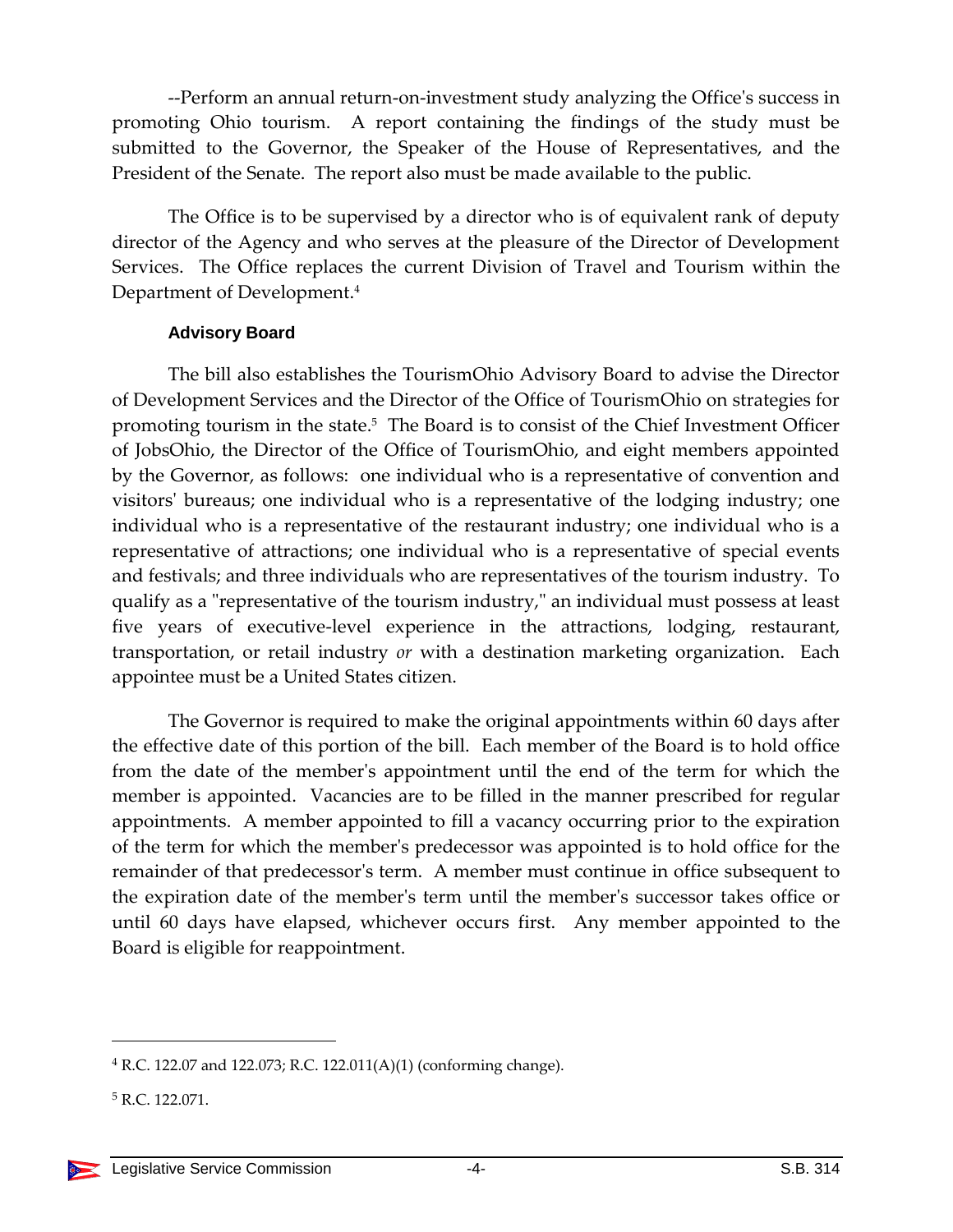The Governor is to designate one member of the Board as chairperson. All members of the Board except the Director of the Office of TourismOhio are eligible to vote.

Members appointed to the Board may be reimbursed for actual and necessary expenses incurred in connection with their official duties.

#### **Tourism Fund**

<span id="page-4-0"></span>The bill renames the existing Travel and Tourism Cooperative Projects Fund the "Tourism Fund," and provides that money in the Fund is to be used to defray costs incurred by the Office of TourismOhio in promoting the state as a travel destination. The Fund is to consist of money credited or transferred to it and grants, gifts, and contributions made directly to it.<sup>6</sup>

## **Pilot program for funding travel and tourism marketing**

<span id="page-4-1"></span>The bill creates a five-year pilot program to test a new funding mechanism for the state's travel and tourism marketing.<sup>7</sup> The funding mechanism, which is to begin operating in fiscal year 2014, is to be calculated as follows:

(1) Not later than October 20 of each year, starting in 2013 and ending in 2017, the Tax Commissioner must do both of the following:

(a) Calculate the growth in fiscal year sales tax revenue from tourism-related vendors classified under the industry codes identified in the bill,<sup>8</sup> and certify that amount to the Director of Budget and Management.

(b) Calculate and certify to the Director the difference, if greater than zero, between the revenue collected by the sales tax during the 12-month period ending on the last day of the preceding June and the revenue collected during the same 12-month period one year earlier, for the tourism-related vendors identified in the bill. On or before the last day of October of each year, starting in 2013 and ending 2017, the Director must transfer from the GRF to the Tourism Fund the amount certified by the Commissioner, but not exceeding \$10 million for any fiscal year.

(2) Each fiscal year, beginning in fiscal year 2015, the Tax Commissioner must adjust the \$10 million annual dollar limit on transfers to the Tourism Fund. The

<sup>6</sup> R.C. 122.072.

<sup>7</sup> Section 6.

 $8$  Section  $6(A)(2)$ .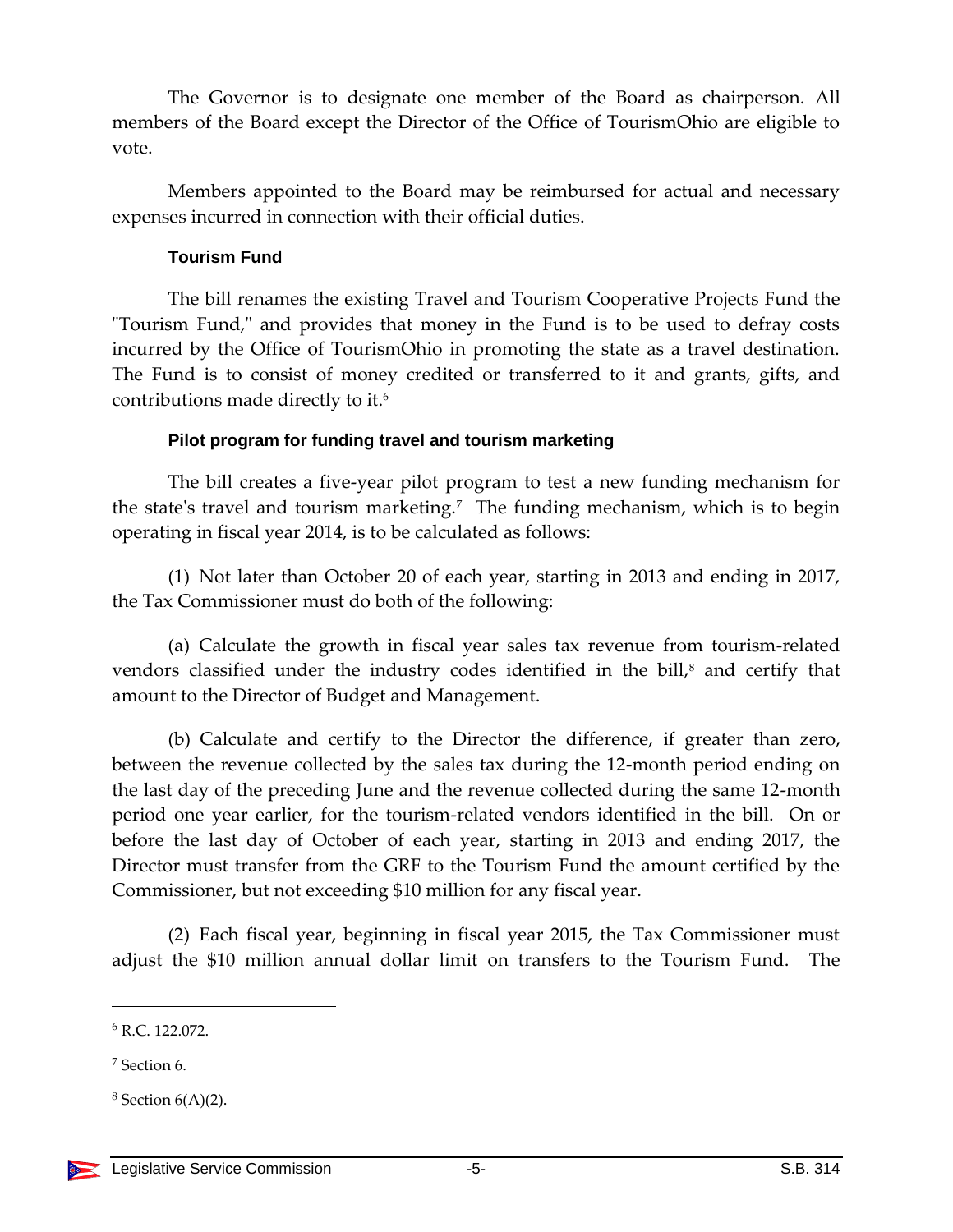adjustment is to be made by adding to the annual limit the product of multiplying the limit for the preceding fiscal year by the sum of one plus the percentage increase in the Consumer Price Index (all urban consumers, Midwest region) for the 12-month period corresponding to the preceding fiscal year, with the result rounded to the nearest \$1,000. The calculation of the percentage increase in the Consumer Price Index is to be done by taking the average index value over the 12 months of the last completed fiscal year and comparing that to the average index value over the 12 months of the immediately preceding fiscal year.

The pilot program is scheduled to terminate when the last transfer of funds made under (1)(b), above, occurs in fiscal year 2018 (specifically, in October of 2017). At that time, the Director of Development Services, the Director of Budget and Management, and the Tax Commissioner must jointly review the pilot program and make recommendations to the Governor and the General Assembly on whether to make the funding mechanism permanent. If they recommend to do so, they also are to recommend whether any changes should be made to it and whether the Office of TourismOhio and its functions should be removed from the Development Services Agency and established as a private nonprofit corporation or a subsidiary corporation of JobsOhio.

#### <span id="page-5-0"></span>**Division of Economic Development**

The Division of Economic Development within the former Department of Development is renamed the Business Services Division within the Development Services Agency. 9

## <span id="page-5-1"></span>**Business Assistance Fund**

The bill eliminates the Tax Incentive Programs Operating Fund and replaces it with the Business Assistance Fund and makes other modifications to the Fund.<sup>10</sup> First, the bill provides that the Business Assistance Fund is to consist of money appropriated to it in addition to administrative fees collected by the Director of Development Services for participation in the Job Creation Tax Credit and Job Retention Tax Credit Programs and administrative fees related to agreements between the state and certain local governments under the Enterprise Zone Program and Community Reinvestment Area Program. Second, the bill changes the permitted uses of the Fund. Under the bill, the Business Assistance Fund must be used to pay expenses related to the administration of the Business Services Division of the Development Services Agency. Current law

 $9$  R.C. 122.64.

<sup>&</sup>lt;sup>10</sup> R.C. 122.174 (primary) and R.C. 122.17(I), 122.171(K), 122.175(K), 3735.672(C), and 5709.68(C).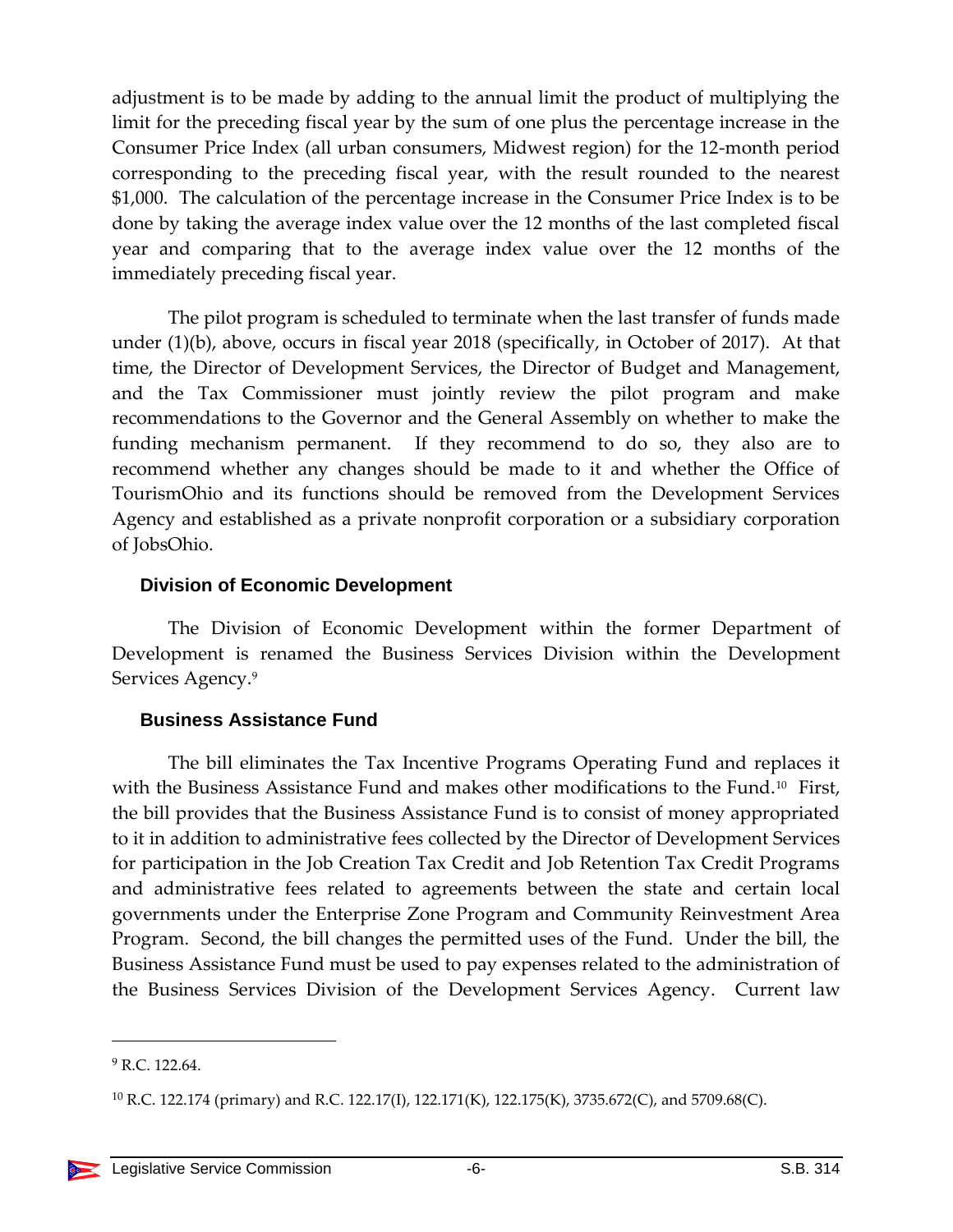requires the Tax Incentive Programs Operating Fund to be used to pay expenses related to the administration of the Job Creation Tax Credit, Job Retention Tax Credit, Community Reinvestment Area, and Enterprise Zone Programs.

## <span id="page-6-0"></span>**Business Development and Assistance Fund**

The bill creates the Business Development and Assistance Fund in the state treasury. Under the bill, the Development Services Agency must deposit any money it receives for business development services and business assistance services to the credit of the Fund, including the following:

- Reimbursements for services provided for business development and business assistance services;
- Contract or grant payments from private entities;
- Donations or sponsorship payments from private entities;
- Contract or grant payments from public agencies or political subdivisions.

The Agency must use money in the Fund for any Agency operating purposes or programs providing business support or business assistance, including grants, loans, or administrative expenses. Investment earnings on moneys in the Fund are to be credited to the Fund.<sup>11</sup>

## <span id="page-6-1"></span>**Development Financing Advisory Council**

The bill eliminates, effective July 1, 2012, the Development Financing Advisory Council (DFAC). Under the bill, DFAC's duties are vested either solely with the Director of Development Services or eliminated entirely. Under current law, DFAC assists the Director of Development in administering certain economic development programs offered by the state. DFAC performs duties such as reviewing and making recommendations about applications for financial assistance programs.<sup>12</sup>

## <span id="page-6-2"></span>**Use of federal Brownfields funds**

The bill requires the Director of Development Services to administer all federal funds received under the federal Small Business Liability Relief and Brownfields

<sup>11</sup> R.C. 122.97.

<sup>12</sup> R.C. 122.40 (repealed) and 9.981, 122.39, 122.41, 122.42, 122.43, 122.44, 122.48, 122.49, 122.50, 122.51, 122.52, 122.53, 122.561, 122.57, 122.61, 122.62, 122.64, 166.04, 166.05, 166.13, 166.14, 166.18, 166.19, 166.25, and 166.30; Sections 3 and 22.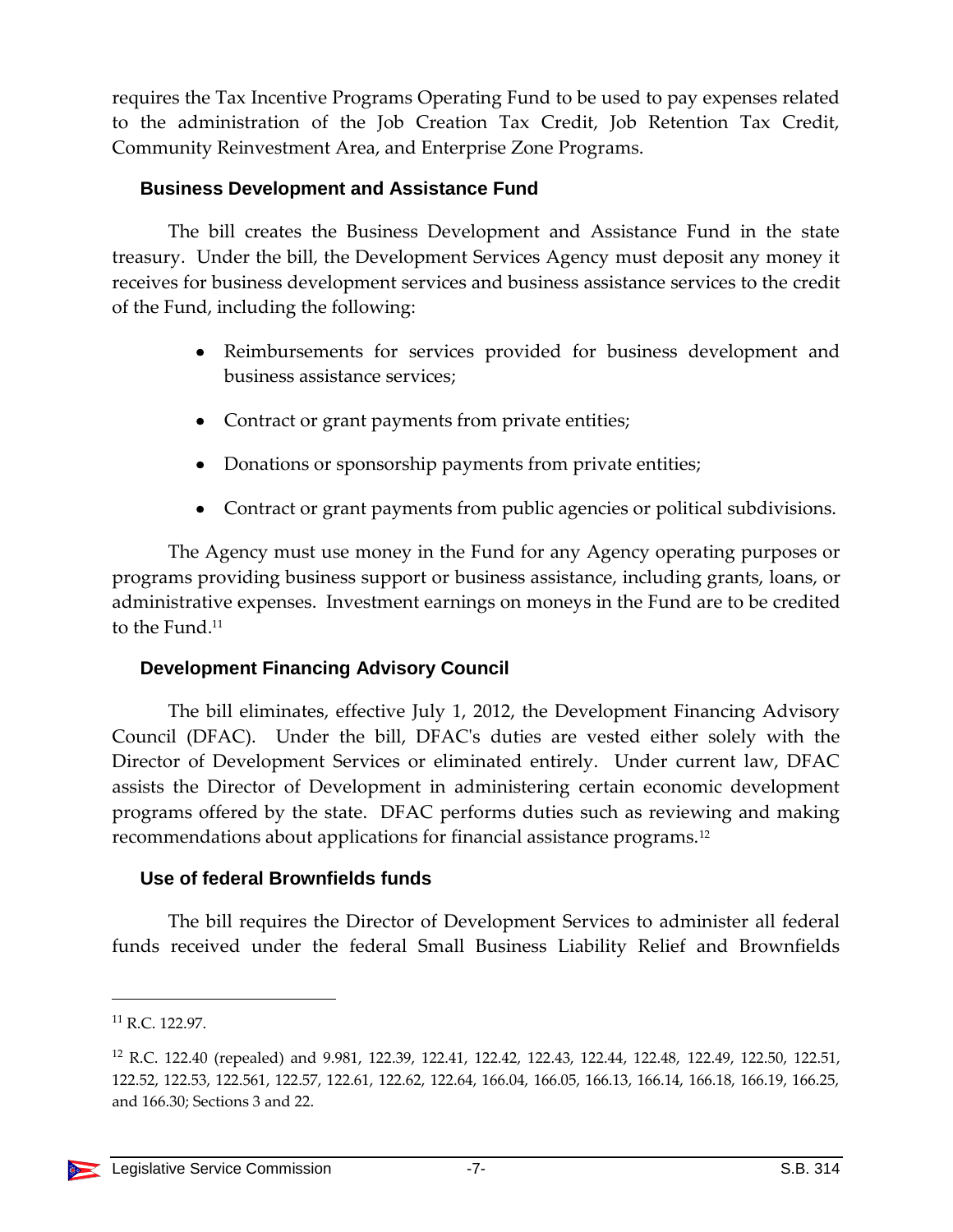Revitalization Act.<sup>13</sup> The bill requires that the Director comply with all requirements imposed by the federal act related to the administration of, and application for, the funds as grants and loans. The bill further requires the Director to establish a schedule of fees and charges to be paid to the Director by grant and loan recipients.<sup>14</sup>

## <span id="page-7-0"></span>**JobsOhio**

## <span id="page-7-1"></span>**Contracts with the Development Services Agency**

The bill modifies the contractual relationship between JobsOhio and the former Department of Development, as follows:

--The Director of Development is currently authorized to execute contracts with JobsOhio providing for JobsOhio to assist the Director or the Department of Development in carrying out their respective duties under R.C. Chapter 122. or under a contract with the Director. The bill additionally permits the execution of contracts with JobsOhio for the purpose of providing assistance in carrying out the duties of the Director of Development Services or Development Services Agency "under any other provision of the Revised Code dealing with economic development."<sup>15</sup>

--The bill clarifies that, though JobsOhio performs some of its duties via contract with the Director, it is not to be considered a state or public entity for purposes of the statutes identified in current law.<sup>16</sup>

--The bill requires that the provision of services by JobsOhio to the Director or Agency be pursuant to a contract. The initial contract the Director enters into with JobsOhio is not to extend beyond June 30, 2013. After that date, the Director and JobsOhio may renew the contract for subsequent fiscal biennia, but a particular contract cannot be effective for longer than a fiscal biennium of the General Assembly. If at any time the Director determines that the contract with JobsOhio may not be renewed for the subsequent fiscal biennium, the Director must notify JobsOhio not later than 120 days prior to the end of the current fiscal biennium. If written notice is not provided to JobsOhio prior to 100 days before the end of the current fiscal biennium, the contract must be renewed upon terms agreed to by the parties.<sup>17</sup>

<sup>13</sup> 42 United States Code 9601 and 9604.

<sup>14</sup> Section 7.

 $15$  R.C. 122.011(E).

<sup>16</sup> R.C. 187.03.

<sup>17</sup> R.C. 187.04.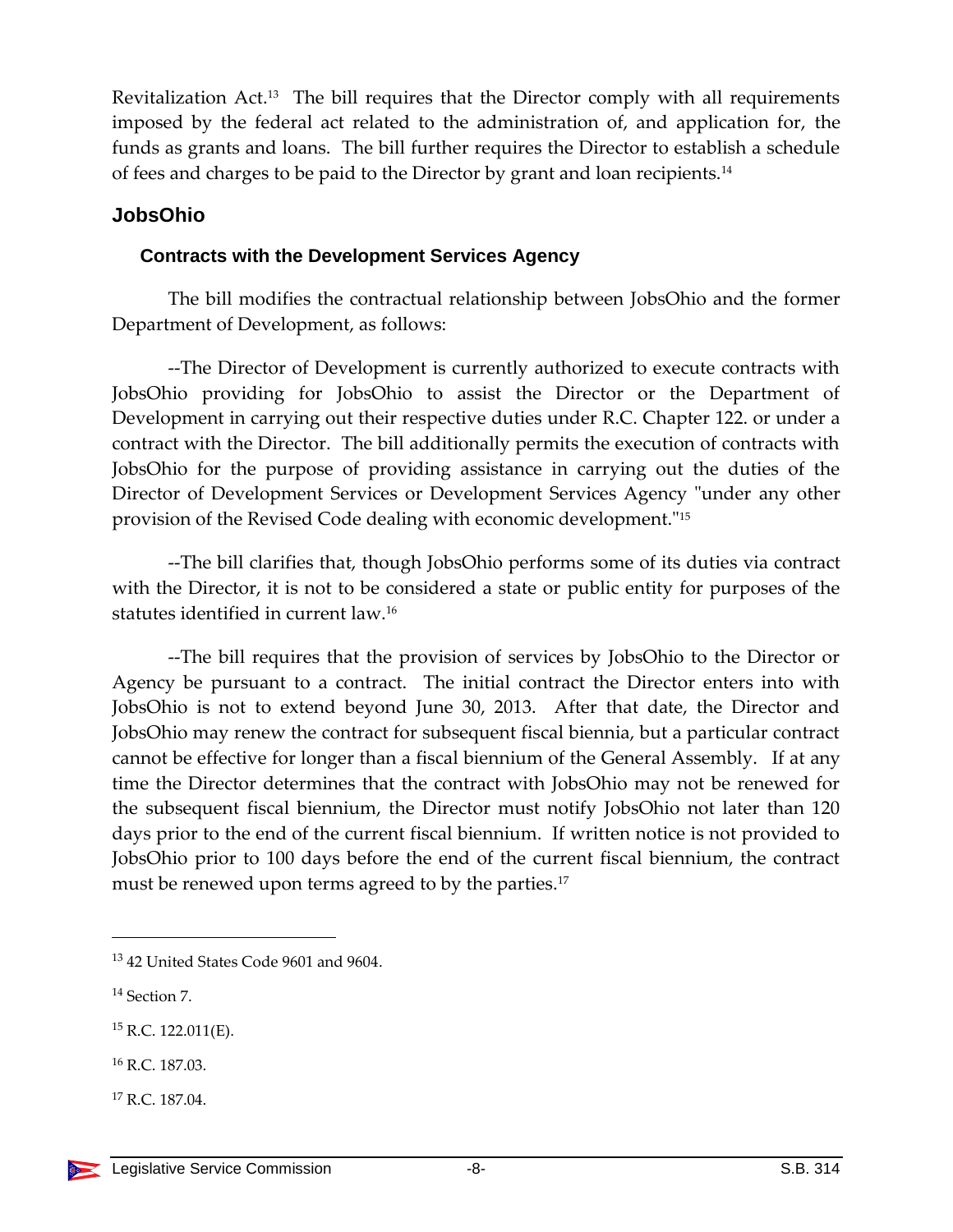--Current law states that all contracts between the Director of Development and JobsOhio are subject to Controlling Board approval. Under the bill, only contracts that obligate the Development Services Agency to pay JobsOhio for services rendered are subject to Controlling Board approval.<sup>18</sup>

## <span id="page-8-0"></span>**Use of public money**

Existing law governing the operation of JobsOhio provides that the approval or disapproval of awards remains functions of the Department and that all contracts for grants, loans, and tax incentives must be between the Department and the recipient. Under the bill, the awards referenced are limited to awards involving *public money* and the grants, loans, and tax incentives are limited to those involving *public money*. The bill defines "public money" for purposes of the law governing JobsOhio as all moneys in the state treasury or moneys lawfully due and payable to the possession or custody of the Treasurer of State.<sup>19</sup>

## <span id="page-8-1"></span>**Public records**

The JobsOhio law currently provides that records created or received by JobsOhio that are *not* designated to be available to the public by the contract between JobsOhio and the Director of Development are not to be considered public records, regardless of who may have custody of them.<sup>20</sup> The bill amends the Public Records Law to specifically exempt those records from the definition of "public record."<sup>21</sup>

## <span id="page-8-2"></span>**Economic development assistance programs**

## <span id="page-8-3"></span>**Ohio Tax Credit Authority; job creation tax credits**

The bill increases the membership of the Tax Credit Authority by adding the following as members:

(1) The Chief Investment Officer of JobsOhio;

(2) A person appointed by the Governor who is a specialist in the development of new technology.<sup>22</sup>

<sup>18</sup> R.C. 187.04.

<sup>19</sup> R.C. 187.04. See also R.C. 187.07 and 187.08 (not in the bill).

 $20$  R.C. 187.04(C).

<sup>21</sup> R.C. 149.43.

 $22$  R.C. 122.17(M).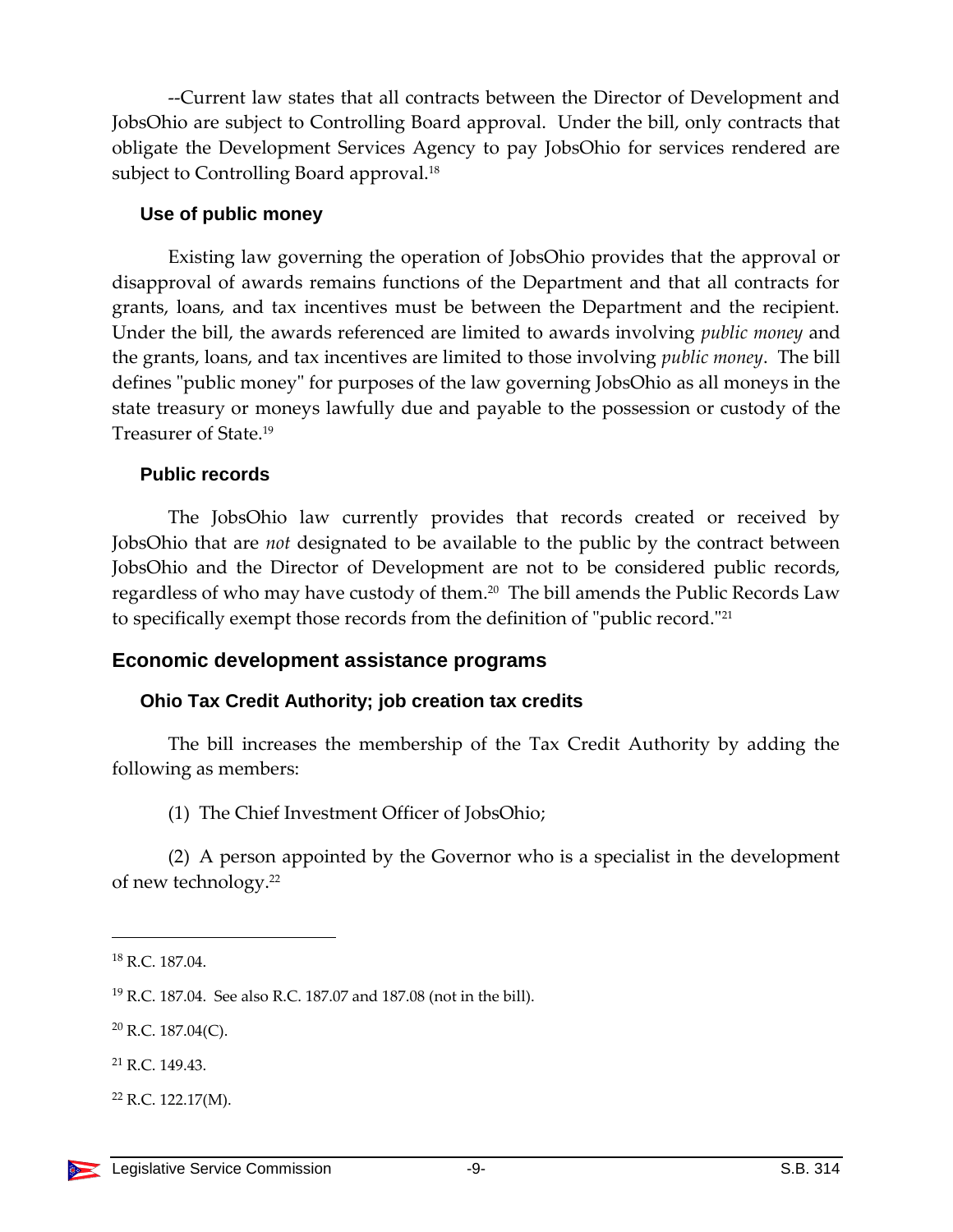Under the existing program, the Tax Credit Authority may award a tax credit to a person proposing a project to create new jobs in Ohio if the Authority finds that the project meets certain criteria, such as receiving the credit is a major factor in the person's decision to go forward with the project. The bill modifies this criterion by requiring that the project be recommended to the Authority by the Chief Investment Officer of JobsOhio and the Director of Development Services. In addition, the bill recognizes situations where a project has already been started. In that event, the Authority must find that receiving the tax credit is a major factor in the person's decision to begin the project *and* the Chief Investment Officer and Director, within six months after the person's application was received by the Authority, must recommend that the person's application be considered.<sup>23</sup>

If a tax credit is approved, the amount of the credit is calculated in accordance with a formula identified in existing law. To determine the person's "baseline income tax revenue" for purposes of that formula, the applicable withholding period is the 12 months immediately preceding the date the Authority approves the person's application. The bill adds *or the date the Authority receives the recommendation of the Chief Investment Officer and the Director as described above, whichever occurs first.*<sup>24</sup>

## <span id="page-9-0"></span>**Small Business Investment Certificate Program**

The bill makes several modifications to the Small Business Investment Certificate Program administered by the Director of Development. The changes are outlined in the table below:

| <b>Topic</b>                                                               | <b>Current law</b>                                                                                                                                                                          | S.B. 314                                                                                                                                                                                                                     |
|----------------------------------------------------------------------------|---------------------------------------------------------------------------------------------------------------------------------------------------------------------------------------------|------------------------------------------------------------------------------------------------------------------------------------------------------------------------------------------------------------------------------|
| <b>Small business</b><br>enterprise<br>eligibility<br>requirements $^{25}$ | (A) At the time of a qualifying<br>investment, the enterprise's assets<br>do not exceed \$50 million, or its<br>annual sales do not exceed \$10<br>million.                                 | (A) Same as current law, but<br>provides that when making the<br>asset determination, the assets and<br>annual sales of all of the<br>enterprise's related or affiliated<br>entities must be included in the<br>calculation. |
|                                                                            | (B) The enterprise employs at least<br>50 full-time equivalent employees<br>in this state for whom the enterprise<br>is required to withhold state income<br>tax, or more than one-half the | (B) Same as current law.                                                                                                                                                                                                     |

<sup>23</sup> R.C. 122.17(C)(3).

 $\overline{a}$ 

<sup>24</sup> R.C. 122.17(A)(2).

 $25$  R.C. 122.86(A)(1).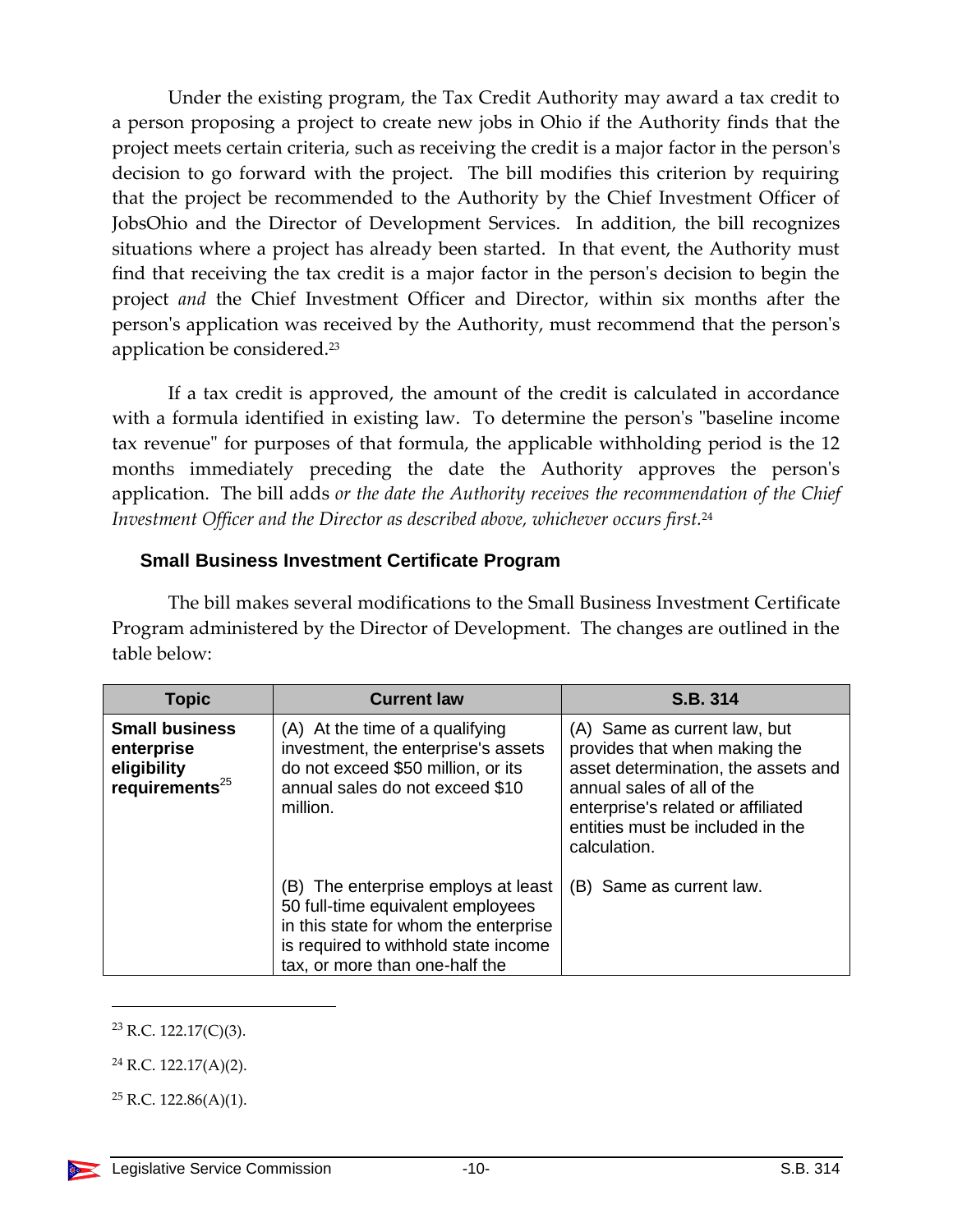| <b>Topic</b>                      | <b>Current law</b>                                                                                                                                                                                                                                                                                                                                                                      | S.B. 314                                                                                                                                                          |
|-----------------------------------|-----------------------------------------------------------------------------------------------------------------------------------------------------------------------------------------------------------------------------------------------------------------------------------------------------------------------------------------------------------------------------------------|-------------------------------------------------------------------------------------------------------------------------------------------------------------------|
|                                   | enterprise's total number of full-<br>time equivalent employees<br>employed anywhere in the United<br>States are employed in this state<br>and are subject to that withholding<br>requirement.                                                                                                                                                                                          |                                                                                                                                                                   |
|                                   | (C) The enterprise, within six<br>months after an eligible investor's<br>qualifying investment is made,<br>invests in or incurs certain specified<br>costs, such as purchases of<br>tangible personal property to be<br>used by the business or<br>compensation for new or retained<br>employees, the cost of which is at<br>least equal to the amount of the<br>qualifying investment. | (C) Same as current law.                                                                                                                                          |
|                                   | (D) No provision.                                                                                                                                                                                                                                                                                                                                                                       | (D) At the time of the qualifying<br>investment, the enterprise meets all<br>of the following:                                                                    |
|                                   |                                                                                                                                                                                                                                                                                                                                                                                         | The enterprise has no<br>٠<br>outstanding tax or other<br>liabilities owed to the state;                                                                          |
|                                   |                                                                                                                                                                                                                                                                                                                                                                                         | The enterprise is in good<br>$\bullet$<br>standing with the Secretary of<br>State, if the enterprise is<br>required to be registered with<br>the Secretary;       |
|                                   |                                                                                                                                                                                                                                                                                                                                                                                         | The enterprise is current with<br>any court-ordered payments;                                                                                                     |
|                                   |                                                                                                                                                                                                                                                                                                                                                                                         | The enterprise is not engaged in<br>any illegal activity.                                                                                                         |
| Ineligible<br>investments $^{26}$ | A qualifying investment does not<br>include any investment of money<br>an eligible investor derives from a<br>grant or loan from the federal<br>government, the state, or a political<br>subdivision.                                                                                                                                                                                   | Same as current law, but also<br>disqualifies any investment of<br>money which is the basis of a tax<br>credit granted under any other<br>provision of state law. |

 $26$  R.C. 122.86(A)(2).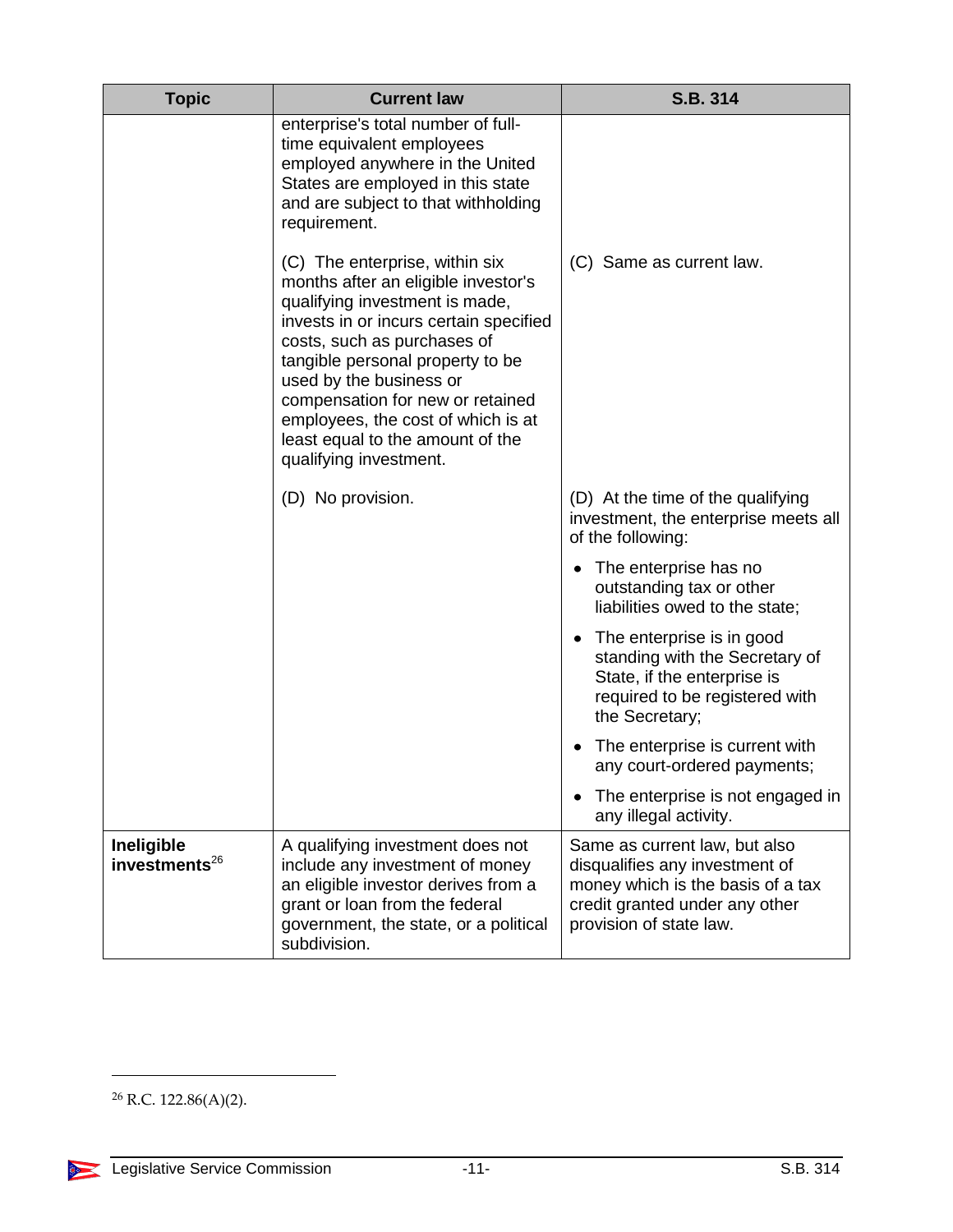| <b>Topic</b>                                                                                  | <b>Current law</b>                                                                                                                                                                                                                                   | S.B. 314                                                                                                                                                                                                                                                                                                         |
|-----------------------------------------------------------------------------------------------|------------------------------------------------------------------------------------------------------------------------------------------------------------------------------------------------------------------------------------------------------|------------------------------------------------------------------------------------------------------------------------------------------------------------------------------------------------------------------------------------------------------------------------------------------------------------------|
| Eligible investor <sup>27</sup>                                                               | An eligible investor means an<br>individual, estate, or trust subject to<br>the state income tax, or a pass-<br>through entity in which such an<br>individual, estate, or trust holds a<br>direct or indirect ownership or other<br>equity interest. | Same as current law, but also<br>requires that the individual, estate,<br>trust, or pass-through entity must<br>not owe any outstanding tax or<br>other liability to the state at the time<br>of a qualifying investment.                                                                                        |
| <b>Application fee</b>                                                                        | No provision.                                                                                                                                                                                                                                        | Requires the applicant to pay an<br>application fee equal to the greater<br>of 1/10 of 1% of the amount of the<br>intended investment or \$100. <sup>28</sup>                                                                                                                                                    |
| <b>Timing of</b><br>issuance of small<br>business<br>investment<br>certificates <sup>29</sup> | (A) Requires the Director to issue<br>certificates in the order in which the<br>Director receives applications for<br>the certificates.                                                                                                              | (A) Provides that the Director may<br>reserve certificates in the order in<br>which the Director receives<br>applications for the certificates, but<br>may issue the certificates as<br>applications are completed.                                                                                              |
|                                                                                               | (B) No provision.                                                                                                                                                                                                                                    | (B) Provides that an application is<br>completed when the Director has<br>validated that an eligible investor<br>has made a qualified investment<br>and the small business enterprise<br>has made the appropriate<br>reinvestment of the qualified<br>investment pursuant to the<br>requirements of the Program. |
| <b>Requirements to</b><br>issue certificates                                                  | No provision.                                                                                                                                                                                                                                        | Provides that the Director may<br>issue a small business investment<br>certificate only if both of the<br>following apply at the time of<br>issuance:                                                                                                                                                            |
|                                                                                               |                                                                                                                                                                                                                                                      | The small business enterprise<br>$\bullet$<br>meets all of the requirements of<br>the Program (see (D) under<br>"Small business enterprise<br>eligibility requirements"<br>above);                                                                                                                               |

 $^{27}$  R.C. 122.86(A)(3).

<sup>28</sup> R.C. 122.86(B).

 $\overline{a}$ 

<sup>29</sup> R.C. 122.86(B).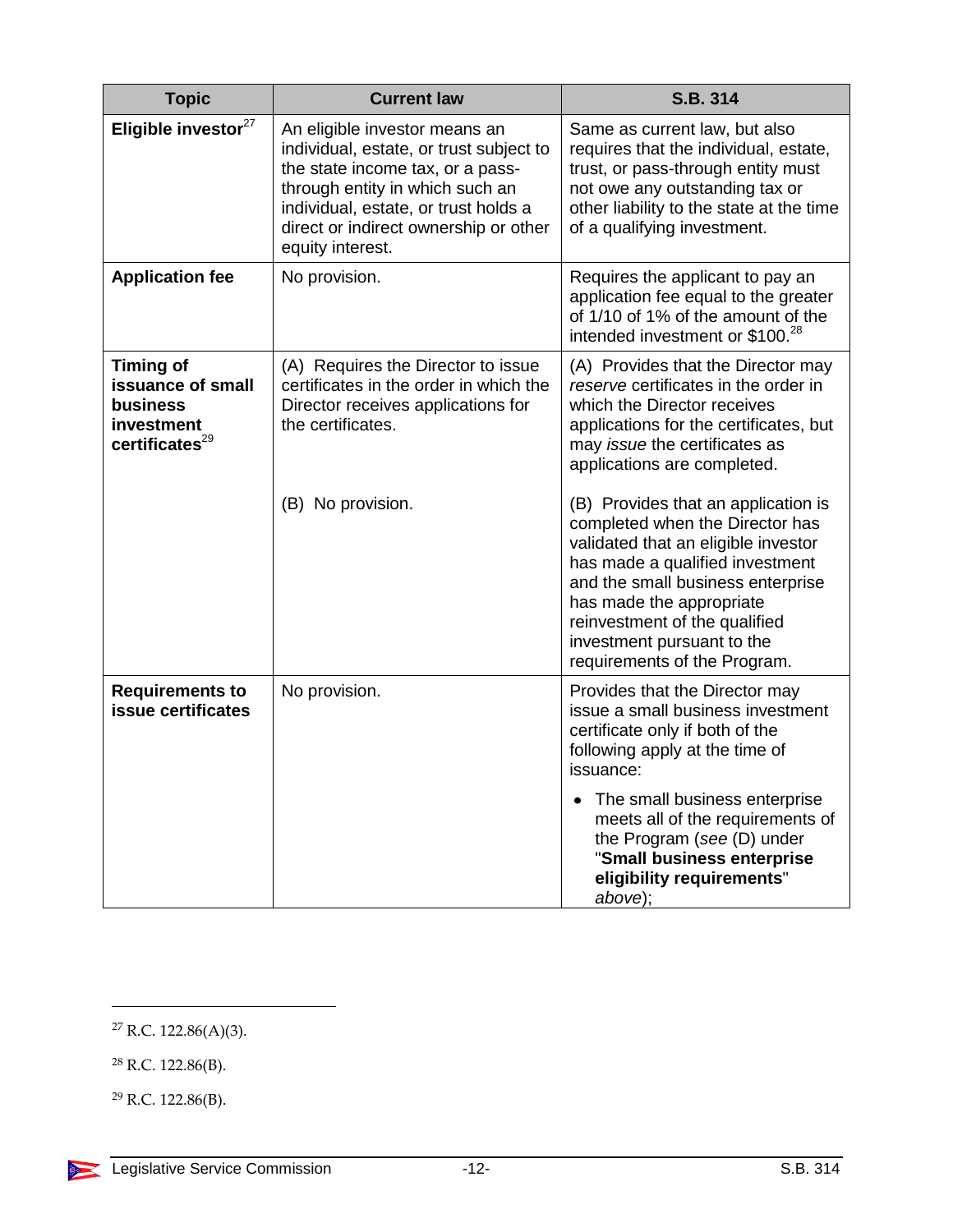| <b>Topic</b>                                                      | <b>Current law</b>                                                                                                                                                                                                                                                   | S.B. 314                                                                                                                                                                                               |
|-------------------------------------------------------------------|----------------------------------------------------------------------------------------------------------------------------------------------------------------------------------------------------------------------------------------------------------------------|--------------------------------------------------------------------------------------------------------------------------------------------------------------------------------------------------------|
|                                                                   |                                                                                                                                                                                                                                                                      | The eligible investor does not<br>owe any outstanding tax or<br>other liability to the state. <sup>30</sup>                                                                                            |
| <b>Required</b><br>submissions to<br>the Department <sup>31</sup> | Upon the request of the Director,<br>each enterprise in which a<br>qualifying investment is made<br>under the Program must provide<br>records or other evidence that the<br>enterprise is a small business<br>enterprise that meets the<br>Program's qualifications. | Same as current law, but also<br>requires each enterprise to provide<br>to the Director records or evidence<br>regarding the number of jobs<br>created or retained in the state.                       |
| <b>Department record</b><br>keeping<br>requirements <sup>32</sup> | No provision.                                                                                                                                                                                                                                                        | Requires the Director to compile<br>and maintain a record of the<br>number of jobs created or retained<br>as a result of qualifying investments<br>made under the Program.                             |
| <b>InvestOhio</b><br>Support Fund <sup>33</sup>                   | No provision.                                                                                                                                                                                                                                                        | Creates the InvestOhio Support<br>Fund in the state treasury,<br>consisting of application fees paid<br>under the Program. The Fund is to<br>be used to pay the costs of<br>administering the Program. |

## <span id="page-12-0"></span>**Capital Access Loan Program**

#### **Background**

<span id="page-12-1"></span>Under the existing Capital Access Loan Program, the Department of Development assists participating financial institutions in making loans to eligible businesses "that face barriers in accessing working capital and obtaining fixed asset financing."<sup>34</sup> When a participating financial institution makes a capital access loan, it must establish a program reserve account. The business receiving the loan is required to pay a certain percentage of the loan amount to the financial institution for deposit in its reserve account. The financial institution must deposit the same amount of its own funds into the reserve account. And then the Department must disburse to the financial

- <sup>32</sup> R.C. 122.86(D).
- $33$  R.C. 122.86(F).
- <sup>34</sup> R.C. 122.602.

<sup>30</sup> R.C. 122.86(C)(4).

 $31$  R.C. 122.86(D).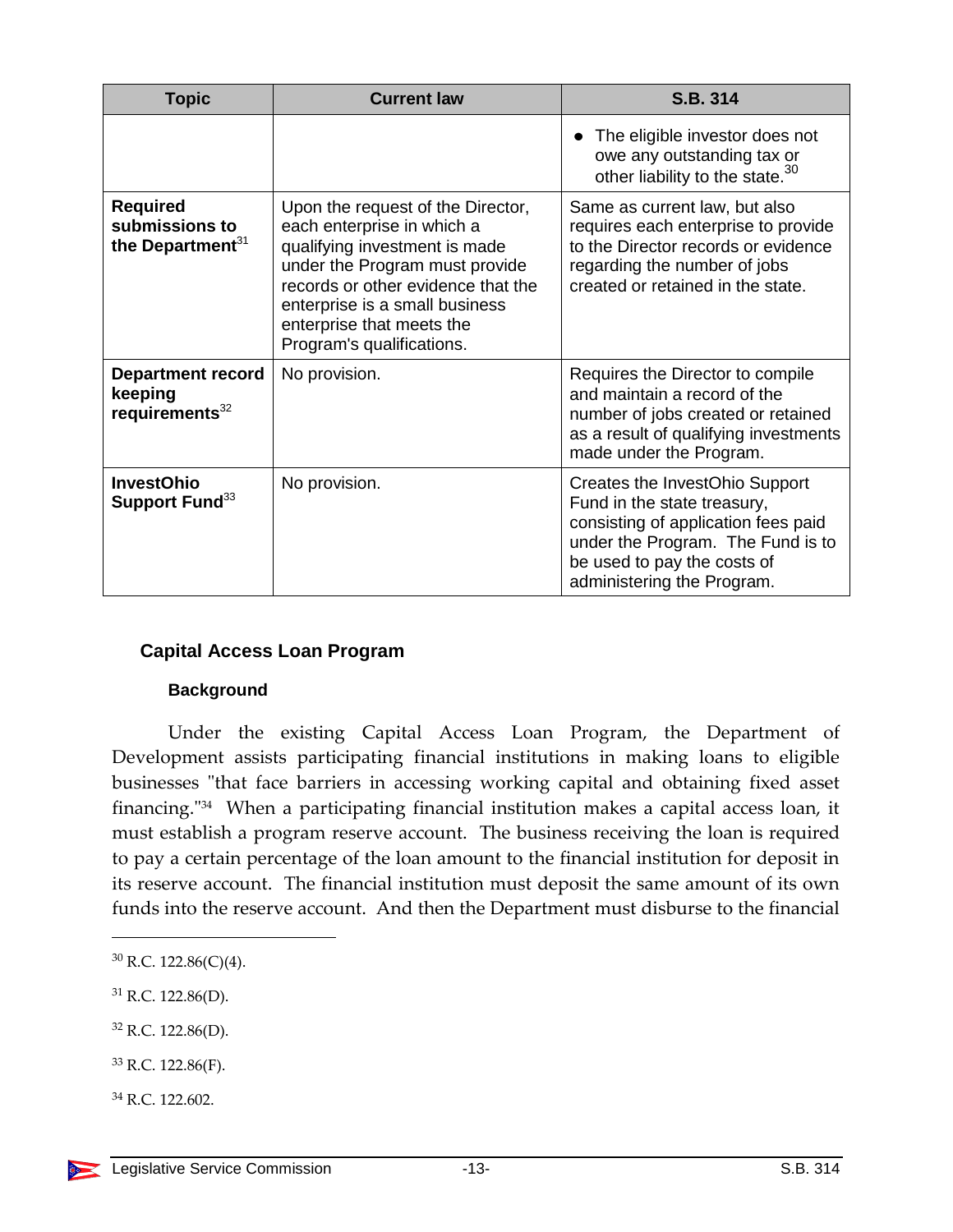institution from the Capital Access Loan Program Fund an amount equal to 50% of the principal amount of the loan or, if the borrower is a minority business enterprise, an amount equal to 80% of the principal amount of the loan, for deposit into the institution's reserve account.<sup>35</sup> If any portion of the capital access loan is uncollectible, the financial institution may seek the release of money from its reserve account.<sup>36</sup>

#### <span id="page-13-0"></span>**Modifications made by the bill**

The bill modifies the Capital Access Loan Program, as follows:

--The bill permits the transfer of money from the existing Minority Business Enterprise Loan Fund to the Capital Access Loan Program Fund. However, during any fiscal year of the Development Services Agency, the total amount of money deposited into the Capital Access Loan Program Fund from the other fund cannot exceed \$3 million. 37

--Currently, the Director of Development Services is prohibited from approving a capital access loan to an eligible business that exceeds \$250,000 for working capital or \$500,000 for the purchase of fixed assets. Under the bill, the Director is instead prohibited from approving *a deposit amount from the Capital Access Loan Program Fund for a capital access loan* that exceeds those respective amounts, referring to them as the "maximum deposit amounts."<sup>38</sup>

--Additionally, the bill changes the amount the Director is to disburse from the Fund for deposit into a financial institution's reserve account. Current law requires that the amount *equal* 50% of the principal amount of the loan. Under the bill, the amount *cannot exceed* 50% of the principal amount of the loan.<sup>39</sup> If the borrower is a minority business enterprise, existing law requires that the amount *equal* 80% of the principal amount of the loan. Under the bill, the amount *cannot exceed* 80% of the principal amount of the loan.<sup>40</sup>

--For purposes of the Program, a "minority business enterprise" is one that meets the definition of minority business enterprise provided under the current Minority

<sup>35</sup> R.C. 122.603.

<sup>36</sup> R.C. 122.604 (not in the bill).

<sup>37</sup> R.C. 122.601 and 122.80.

<sup>38</sup> R.C. 122.602(E).

 $39$  R.C. 122.603(D)(1)(a).

 $^{40}$  R.C. 122.603(D)(1)(b).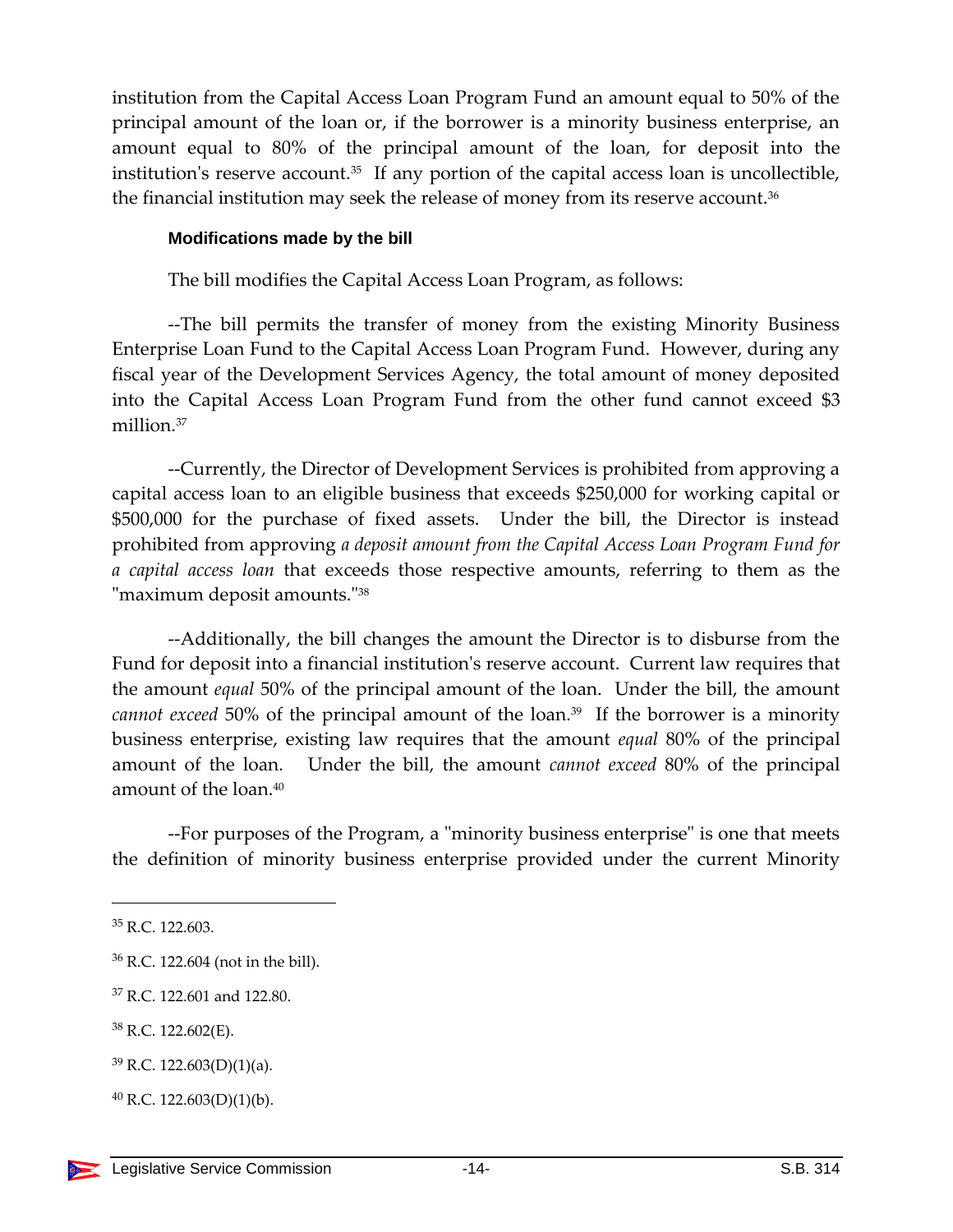Business Development Law.<sup>41</sup> Under the bill, a minority business enterprise certified by the existing Minority Business Supplier Development Council also qualifies.<sup>42</sup>

## <span id="page-14-0"></span>**Loans to minority business enterprises**

The bill increases the amount that the Director of Development Services, with Controlling Board approval, may loan to minority business enterprises unable to finance a proposed economic development project through ordinary financial channels at comparable terms. Currently, the amount to be loaned cannot exceed 60% of the total amount expended in the procurement or improvement of the particular project. Under the bill, the maximum loan amount is 75% of the total amount expended.<sup>43</sup>

## <span id="page-14-1"></span>**Third Frontier Commission**

The bill increases the membership of the Third Frontier Commission from 9 to 11 members by adding the following as members:

(1) The Chief Investment Officer of JobsOhio;

(2) A person appointed by the Governor, with the advice and consent of the Senate, who is to represent the public at large.<sup>44</sup>

## <span id="page-14-2"></span>**Other provisions**

## <span id="page-14-3"></span>**Voluntary Action Program**

The bill eliminates the role of the Director of Development in helping administer the state's Voluntary Action Program, primarily administered by the Department of Environmental Protection (EPA).<sup>45</sup> Under current law, the EPA Director is required to submit an annual report to the standing committees in each House of the General Assembly responsible for considering environmental and taxation matters regarding the Program. Among other items, the report must include information about certain property tax abatements, as reported to the EPA Director by the Director of Development based on reports from local governments submitted to the Director of Development. The property tax abatements relate to those granted for property cleaned of contamination and abatements granted for property remediation and improvements

 $\overline{a}$ 

<sup>45</sup> R.C. 3746.35.

<sup>41</sup> See R.C. 122.71 (not in the bill).

<sup>&</sup>lt;sup>42</sup> R.C. 122.60(F) and 122.603(C).

<sup>43</sup> R.C. 122.76.

<sup>44</sup> R.C. 184.01.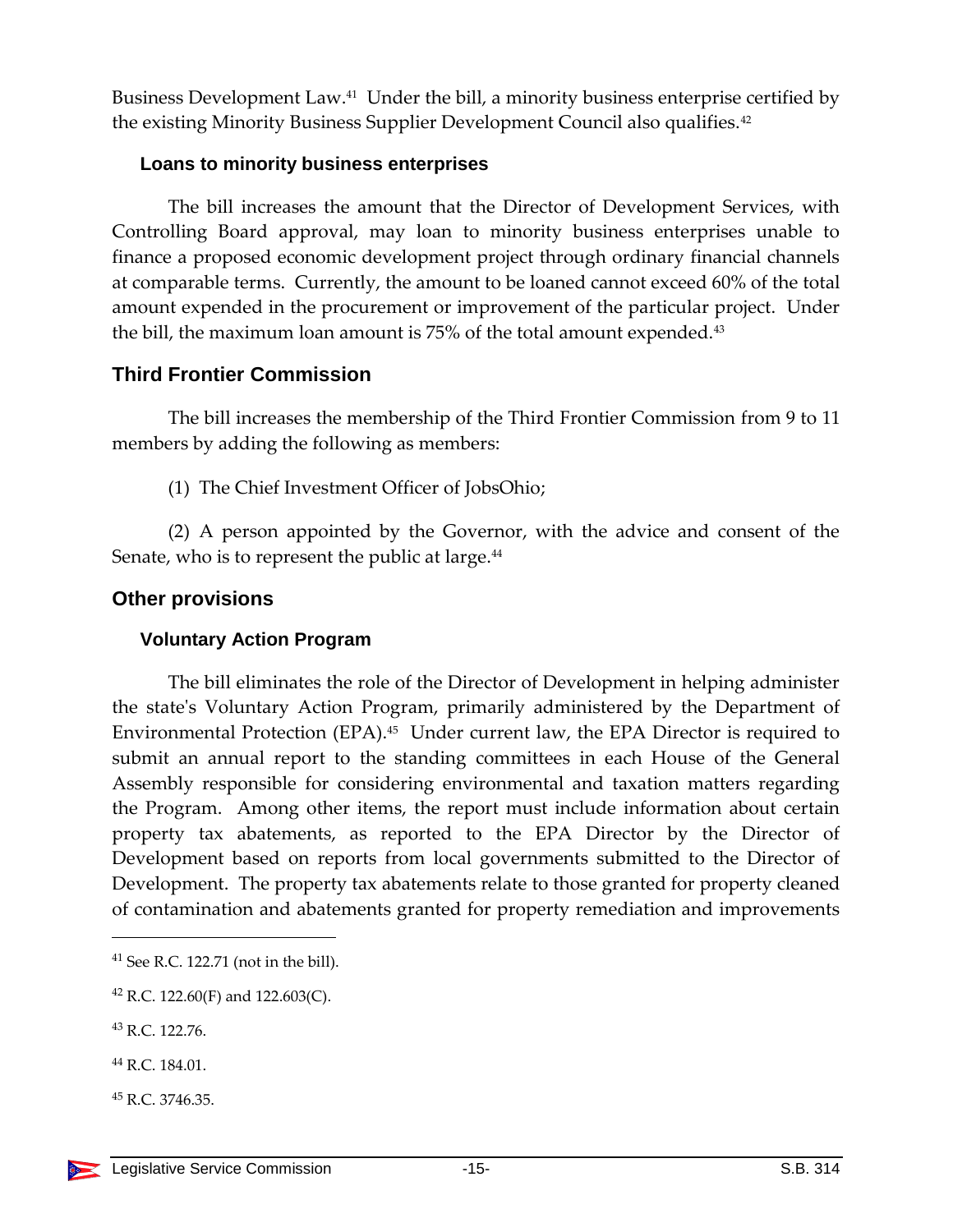that promote job creation and economic development in counties or municipal corporations.<sup>46</sup> The bill eliminates all responsibility of the Director of Development to participate in the creation of reports under the Program. As a result, the bill requires the EPA Director, rather than the Director of Development, to compile the information received from local government entities about these tax abatements and include the information in the annual report to the General Assembly. Related to this change, the bill requires county auditors to submit annual reports about tax abatements related to property decontamination to the EPA Director rather than the Director of Development (the bill needs an additional amendment to make a similar change requiring municipal corporations and counties to submit reports regarding the job creation and economic development tax abatements to the EPA Director rather than the Director of Development).<sup>47</sup>

The Voluntary Action Program is a program administered by the EPA that allows individuals to investigate and cleanup potential environmental damage to their property and receive a certificate from the EPA when no further cleanup is required.<sup>48</sup>

#### <span id="page-15-0"></span>**Termination of Water and Sewer Commission**

The bill eliminates the Water and Sewer Commission and the Water and Sewer Fund.<sup>49</sup> As part of the elimination of the Commission, the bill also removes the authority of local governments to apply for an advance of money from the Fund and related provisions regarding repayment of such advances.<sup>50</sup>

As part of the elimination of the Commission and Fund, the bill eliminates a provision of law that requires the Director of the Ohio Public Works Commission to allocate the amount of obligations authorized in the second, third, fourth, and fifth years for public infrastructure capital improvement projects for local subdivisions to the Sewer and Water Fund in order to support payments made from the Fund.<sup>51</sup>

<sup>46</sup> See R.C. 5709.87 and 5709.88 (not in the bill).

<sup>47</sup> See R.C. 5709.882 (not in the bill).

<sup>48</sup> Ohio Environmental Protection Agency, Voluntary Action Program, *available at:* http://www.epa.ohio. gov/derr/volunt/volunt.aspx, last visited March 22, 2012.

<sup>49</sup> R.C. 1525.11, 1525.12, and 1525.13 (repealed).

<sup>50</sup> R.C. 929.03, 6103.052, and 6117.062.

<sup>51</sup> R.C. 164.05, 164.06, and 164.08(B)(3).